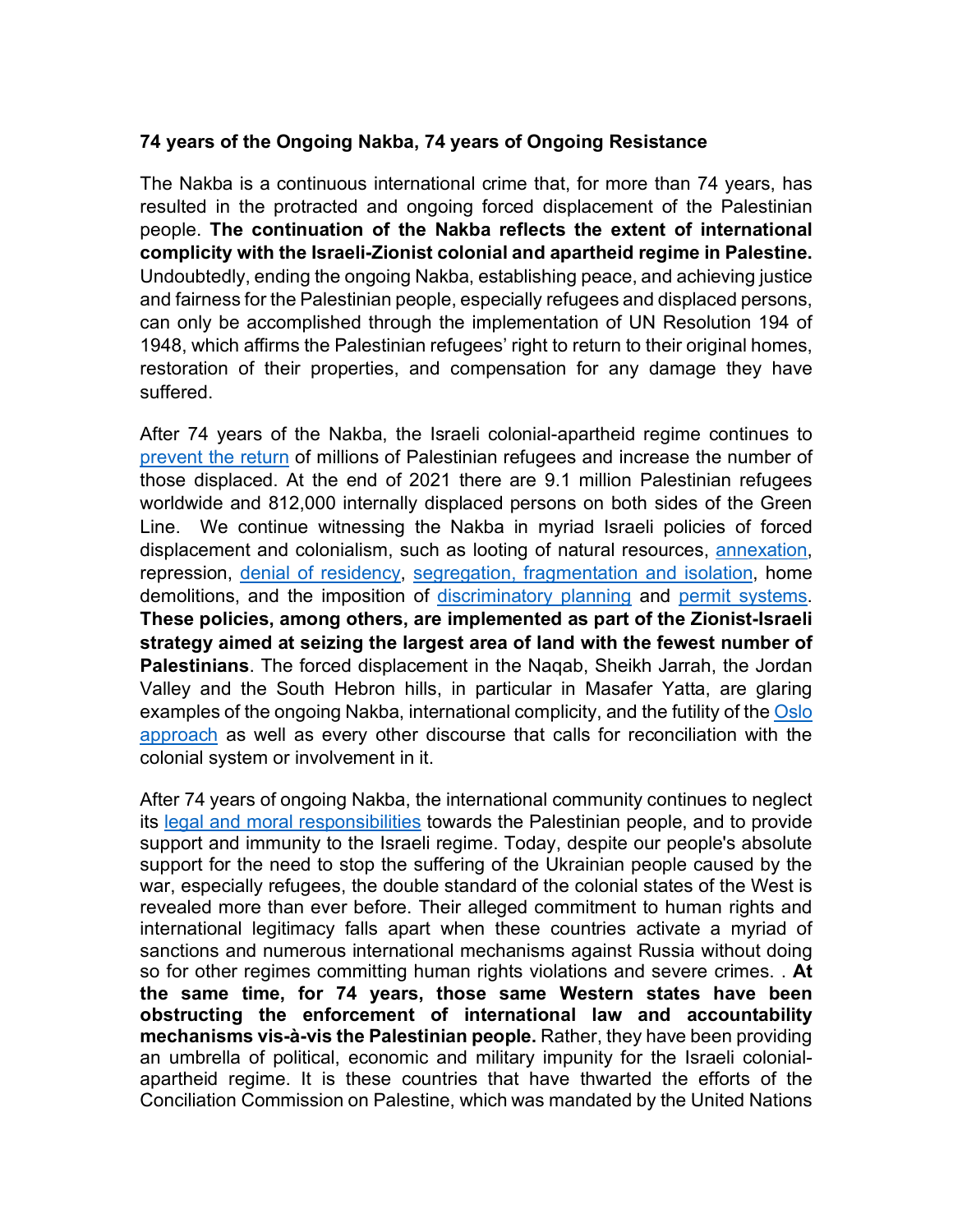to facilitate the return of refugees after the Nakba. They are the same countries that have done nothing for more than 15 years in the face of Israel's blockade of more than 2 million Palestinians in the Gaza Strip. And it is those same states that believe it is enough to express mere statements of concern in the face of Israeli crimes. Those same states also practice discrimination against Palestinian refugees fleeing armed conflicts in a number of Arab countries such as Syria, Iraq and Libya. This behavior not only constitutes double standards, but also exemplifies the complicity of Western states with the Israeli colonial-apartheid regime.

After more than 74 years of ongoing Nakba, the United Nations, originally responsible for the illegal partition of Palestine, continues to ignore the necessity of a human-rights-based approach to the issue of Palestinian displacement, and instead continues to deal with it as a humanitarian aid situation. The United Nations Relief and Works Agency for Refugees (UNRWA), which is the sole agency responsible for assisting Palestinian refugees, is still regarded as a temporary agency whose budget depends on the voluntary contributions of states, which decreases annually despite the increase in the number of refugees and their growing needs. What is more concerning is that Western states are imposing political conditions via their donations to UNRWA in order to serve the objectives of the Zionist-Israeli project in Palestine. **The recent call by the Commissioner-General of UNRWA for the involvement of other UN institutions to provide services to Palestinian refugees cannot be separated from the requirements of the European Union and the United States, which limit the scope and mandate of UNRWA and turn it into a security agency that serves the interests of those countries, not the needs of the refugees.** The politically conditional funding of UNRWA is prejudicial to the UNRWA mandate and the rights of refugees. UNRWA, by virtue of conditional funding, is now obligated to amend the Palestinian curriculum by removing historical facts from it and not referring to Israeli crimes against the Palestinian people. The conditional funding clauses stipulate that UNRWA must deprive a displaced Palestinian of receiving UNRWA services and/or dismiss a Palestinian employee from his/her job at UNRWA simply for expressing solidarity with his/her people – even if it is done through social media.

After more than 74 years of the Palestinian Nakba, Arab countries continue to normalize relations with the Israeli regime at the expense of the rights of the Palestinian people, and deny the human rights of refugees, including those stipulated in the Arab League Protocol on the Treatment of Palestinian Refugees (Casablanca Protocol, 1965). While in Syria the demographic weight of Palestinian refugees has been targeted and weakened during the war, Lebanon continues to enact numerous policies aimed at depriving Palestinian refugees of their civil, economic and social rights under the pretext of preserving the right of return and Palestinian identity. At a time when the normalization of relations legitimizes the